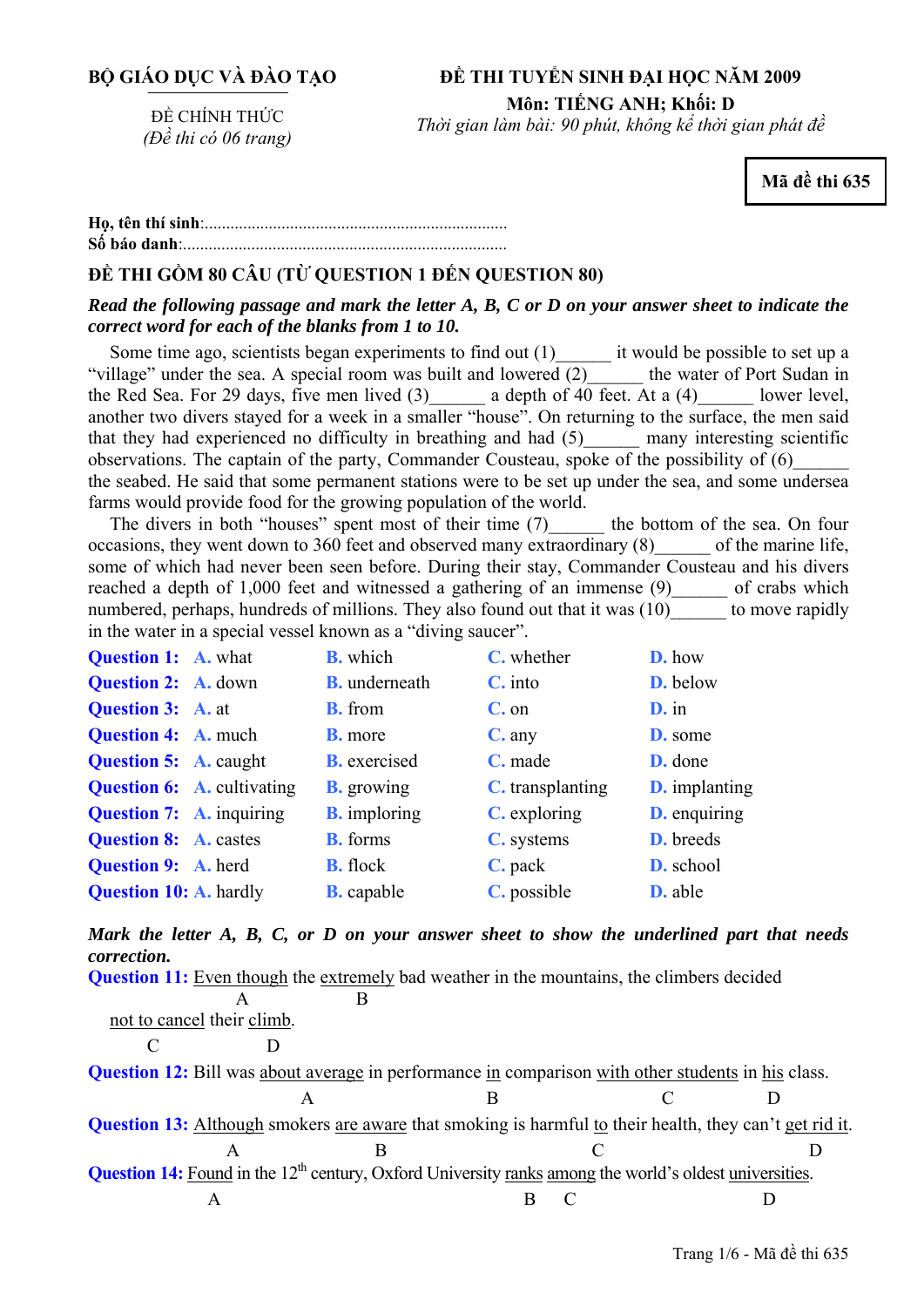**Question 15:** The media have produced live covering of Michael Jackson's fans around the world

A B C

mourning for him.

D

# *Mark the letter A, B, C, or D on your answer sheet to indicate the sentence that is closest in meaning to each of the following questions.*

**Question 16:** "Why don't you reply to the President's offer right now?" said Mary to her husband. **A.** Mary wondered why her husband didn't reply to the President's offer then.

- **B.** Mary ordered her husband to reply to the President's offer right now.
- **C.** Mary suggested that her husband should reply to the President's offer without delay.
- **D.** Mary told her husband why he didn't reply to the President's offer then.

**Question 17:** The film didn't come up to my expectations.

- **A.** The film was as good as I expected. **B.** I expected the film to end more abruptly.
- **C.** I expected the film to be more boring. **D.** The film fell short of my expectations.

**Question 18:** There's no point in persuading Jane to change her mind.

- **A.** It's possible for us to persuade Jane to change her mind.
- **B.** No one wants Jane to change her mind because it's pointless.
- **C.** Jane will change her mind though she doesn't want to.
- **D.** It's useless to persuade Jane to change her mind.

**Question 19:** It doesn't matter to them which film they go to.

- **A.** They don't mind which film they go to.
- **B.** Whatever films are shown, they never see.
- **C.** Which film they go to matters more than the cost.
- **D.** They don't care about the cost of the films they see.

**Question 20:** "Please don't drive so fast, Tom," said Lisa.

**A.** Lisa grumbled to Tom about driving slowly.

- **B.** Lisa complained about Tom's driving too fast.
- **C.** Lisa insisted on Tom's driving on.
- **D.** Lisa pleaded with Tom not to drive too fast.

**Question 21:** He survived the operation thanks to the skilful surgeon.

- **A.** Though the surgeon was skilful, he couldn't survive the operation.
	- **B.** He survived because he was a skilful surgeon.
	- **C.** There was no skilful surgeon, so he died.

**D.** He wouldn't have survived the operation without the skilful surgeon.

**Question 22:** James was the last to know about the change of schedule.

**A.** The last thing James knew was the change of schedule.

**B.** Everyone had heard about the change of schedule before James did.

**C.** At last James was able to know about the change of schedule.

**D.** Among the last people informed of the change of schedule was James.

**Question 23:** He talked about nothing except the weather.

- **A.** He said that he had no interest in the weather.
- **B.** His sole topic of conversation was the weather.
- **C.** He talked about everything including the weather.
- **D.** He had nothing to say about the weather.

**Question 24:** Peter had very little money but managed to make ends meet.

- **A.** Peter got by on very little money.
- **B.** Peter found it hard to live on very little money.
- **C.** Peter could hardly live on little money.
- **D.** Having little money, Peter couldn't make ends meet.

**Question 25:** She said, "John, I'll show you round my city when you're here."

- **A.** She planned to show John round her city. **B.** She organized a trip round her city for John.
	-
- **C.** She made a trip round her city with John. **D.** She promised to show John round her city.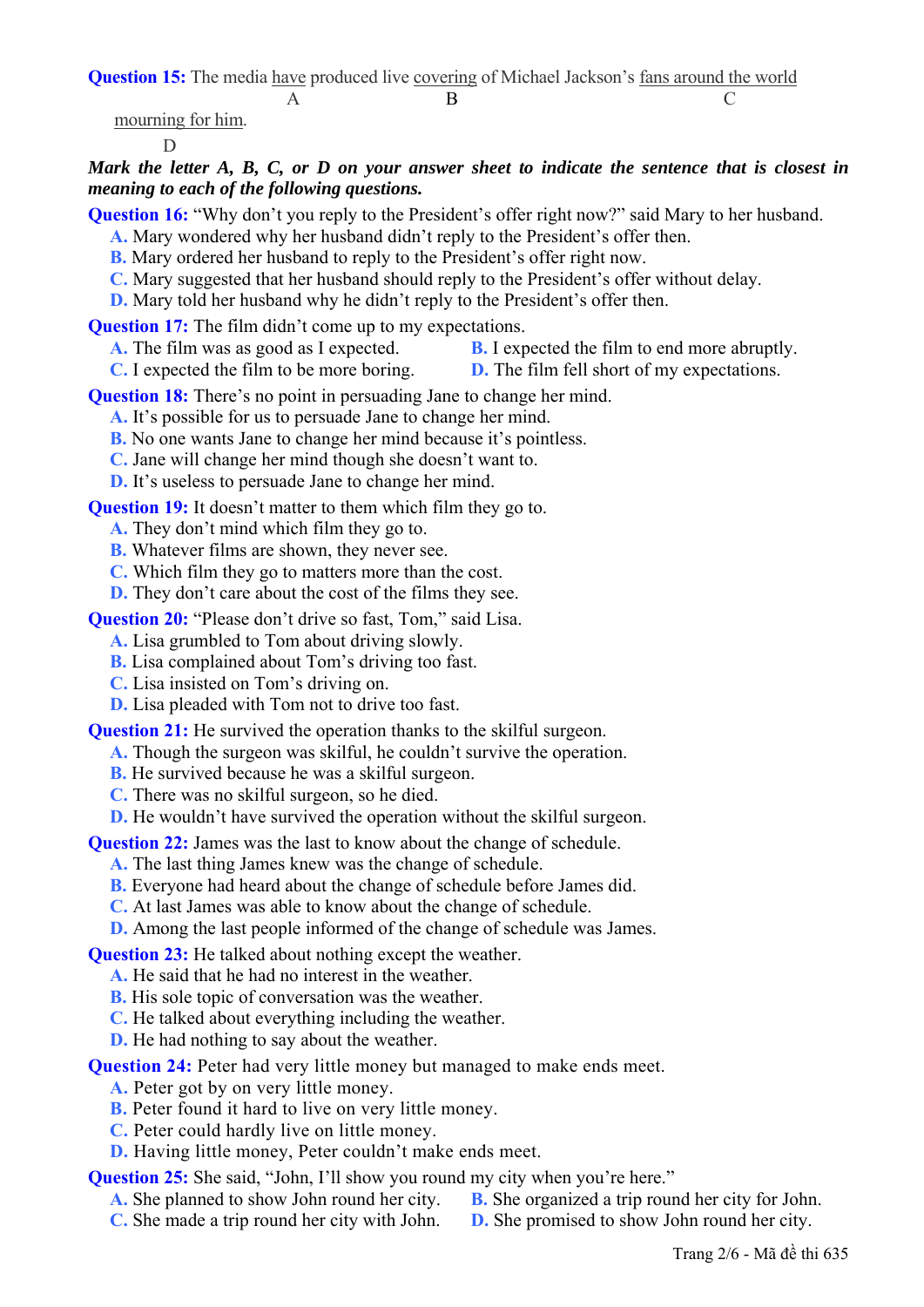| the position of the main stress in each of the following questions.                                                      |                                           |                                                                             |                                                                                                             |
|--------------------------------------------------------------------------------------------------------------------------|-------------------------------------------|-----------------------------------------------------------------------------|-------------------------------------------------------------------------------------------------------------|
| <b>Question 26:</b> A. initial <b>B.</b> innocent <b>C.</b> impatient <b>D.</b> abnormal                                 |                                           |                                                                             |                                                                                                             |
| <b>Question 27: A. settle B. compose C. relate D. protect</b>                                                            |                                           |                                                                             |                                                                                                             |
| <b>Question 28: A.</b> significant <b>B.</b> convenient <b>C.</b> fashionable <b>D.</b> traditional                      |                                           |                                                                             |                                                                                                             |
| <b>Question 29:</b> A. buffalo <b>B.</b> dinosaur <b>C.</b> elephant <b>D.</b> mosquito                                  |                                           |                                                                             |                                                                                                             |
| <b>Question 30:</b> A. dictionary <b>B.</b> supervisor <b>C.</b> catastrophe <b>D.</b> agriculture                       |                                           |                                                                             |                                                                                                             |
|                                                                                                                          |                                           |                                                                             | Mark the letter A, B, C, or D on your answer sheet to indicate the correct answer to each of the            |
| following questions.                                                                                                     |                                           |                                                                             |                                                                                                             |
| <b>Question 31:</b> I won't change my mind _______ what you say.                                                         |                                           |                                                                             |                                                                                                             |
| <b>A.</b> no matter <b>B.</b> whether <b>C.</b> although <b>D.</b> because                                               |                                           |                                                                             |                                                                                                             |
| <b>Question 32:</b> "I'd rather you home now."                                                                           |                                           |                                                                             |                                                                                                             |
| $A. g_0$                                                                                                                 |                                           | <b>B.</b> gone <b>C.</b> went <b>D.</b> going                               |                                                                                                             |
|                                                                                                                          |                                           |                                                                             | <b>Question 33:</b> It is very important for a firm or a company to keep _______ the changes in the market. |
| <b>A.</b> track about <b>B.</b> up with <b>C.</b> pace of <b>D.</b> touch with                                           |                                           |                                                                             |                                                                                                             |
| broken down.                                                                                                             |                                           |                                                                             | Question 34: There was nothing they could do _______ leave the car at the roadside where it had             |
| A. than                                                                                                                  |                                           | <b>B.</b> but <b>C.</b> unless                                              | <b>D.</b> instead of                                                                                        |
| <b>Question 35:</b> Jane <u>a law</u> for four years now at Harvard.                                                     |                                           |                                                                             |                                                                                                             |
| <b>A.</b> studied <b>B.</b> is studying <b>C.</b> studies <b>D.</b> has been studying                                    |                                           |                                                                             |                                                                                                             |
| <b>Question 36:</b> - "How do you like your steak done?"<br>$-\frac{a}{a}$                                               |                                           |                                                                             |                                                                                                             |
| <b>A.</b> I don't like it much <b>B.</b> Very little <b>C.</b> Well done <b>D.</b> Very much                             |                                           |                                                                             |                                                                                                             |
| <b>Question 37:</b> Susan's doctor insists _______ for a few days.                                                       |                                           |                                                                             |                                                                                                             |
| <b>A.</b> that she is resting <b>B.</b> her to rest <b>C.</b> her resting <b>D.</b> that she rest                        |                                           |                                                                             |                                                                                                             |
| <b>Question 38:</b> he arrived at the bus stop when the bus came.                                                        |                                           |                                                                             |                                                                                                             |
| A. No sooner had <b>B.</b> No longer has <b>C.</b> Not until had <b>D.</b> Hardly had                                    |                                           |                                                                             |                                                                                                             |
| <b>Question 39:</b> "How many times have I told you _______ football in the street?"                                     |                                           |                                                                             |                                                                                                             |
| <b>A.</b> not to play <b>B.</b> not playing <b>C.</b> do not play <b>D.</b> not to have played                           |                                           |                                                                             |                                                                                                             |
| <b>Question 40:</b> We couldn't fly _______ because all the tickets had been sold out.                                   |                                           |                                                                             |                                                                                                             |
| <b>A.</b> economic <b>B.</b> economy <b>C.</b> economics <b>D.</b> economical                                            |                                           |                                                                             |                                                                                                             |
| environment?"                                                                                                            |                                           |                                                                             | Question 41: John: "Do you think that we should use public transportation to protect our                    |
| Laura: " "                                                                                                               |                                           |                                                                             |                                                                                                             |
| <b>A.</b> Of course not. You bet!<br><b>C.</b> Well, that's very surprising.                                             |                                           | <b>B.</b> There's no doubt about it.<br><b>D.</b> Yes, it's an absurd idea. |                                                                                                             |
| <b>Question 42:</b> Through an _______, your letter was left unanswered.                                                 |                                           |                                                                             |                                                                                                             |
| <b>A.</b> overcharge <b>B.</b> overtime                                                                                  |                                           | C. oversight                                                                | <b>D.</b> overtone                                                                                          |
| Question 43: "Please, will you just tidy your room, and stop ______ excuses!"<br><b>A.</b> making                        |                                           | <b>B.</b> having <b>C.</b> doing                                            | <b>D.</b> taking                                                                                            |
| <b>Question 44:</b> John paid \$2 for his meal, ______ he had thought it would cost.                                     |                                           |                                                                             |                                                                                                             |
| A. not as much                                                                                                           | <b>B.</b> less as                         | <b>C</b> . not so much as <b>D</b> . not so many as                         |                                                                                                             |
| <b>Question 45:</b> – "Should we bring a lot of money on the trip?"                                                      |                                           |                                                                             |                                                                                                             |
|                                                                                                                          | - "Yes. ______ we decide to stay longer." |                                                                             |                                                                                                             |
| A. Because                                                                                                               | <b>B.</b> So that                         | C. In case                                                                  | <b>D.</b> Though                                                                                            |
| <b>Question 46:</b> My mother told me to _______ for an electrician when her fan was out of order.                       |                                           |                                                                             |                                                                                                             |
| A. turn                                                                                                                  | <b>B.</b> rent                            | C. write                                                                    | D. send                                                                                                     |
| <b>Question 47:</b> The United States consists of fifty states, ______ has its own government.<br><b>A.</b> each of that | <b>B.</b> each of which                   | C. hence each                                                               | <b>D.</b> they each                                                                                         |
|                                                                                                                          |                                           |                                                                             |                                                                                                             |

*Mark the letter A, B, C, or D on your answer sheet to indicate the word that differs from the rest in the position of the main stress in each of the following questions.*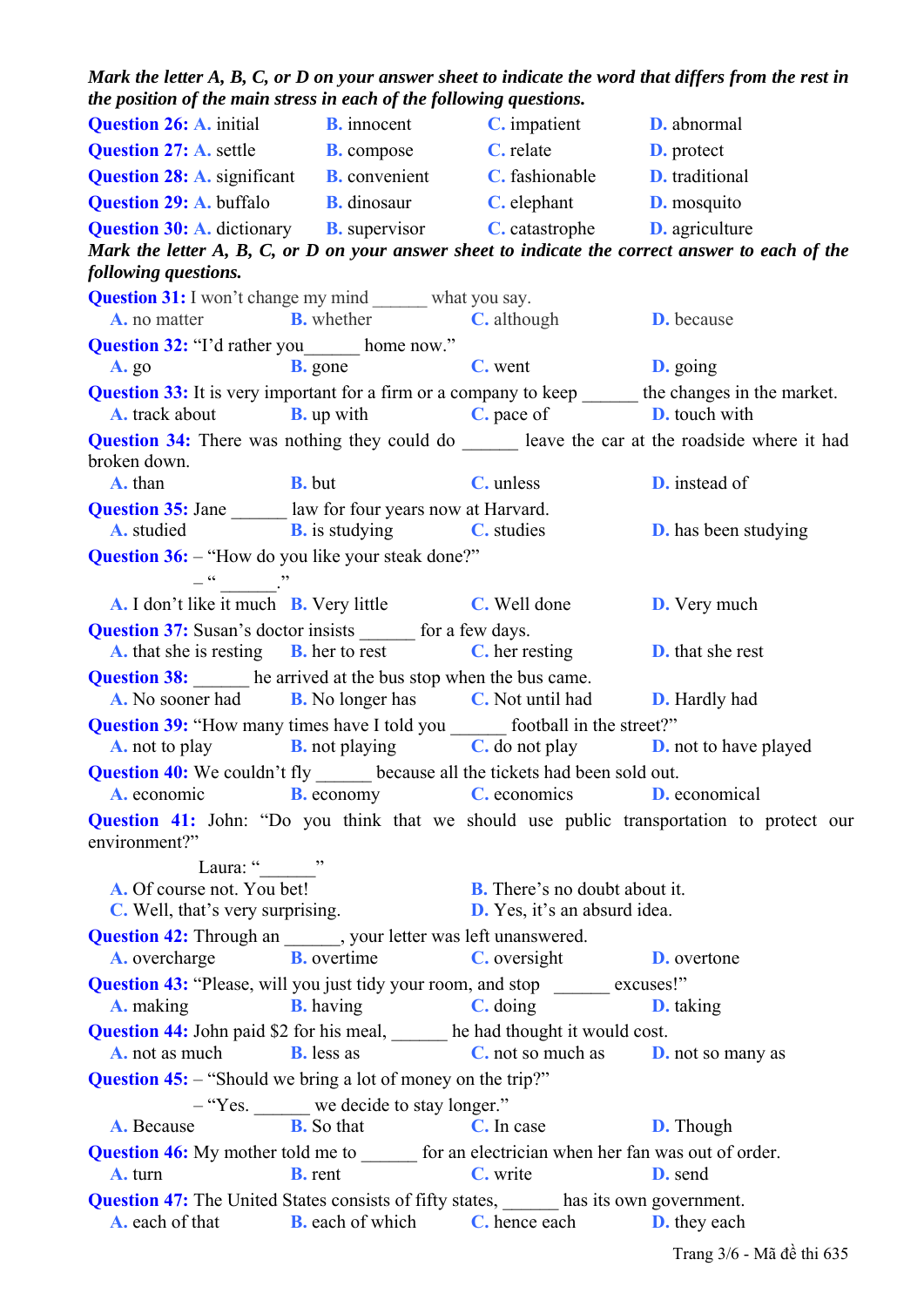**Question 48:** – "Don't fail to send your parents my regards."  $-\frac{a}{a}$  . **A.** Thanks, I will **B.** You're welcome **C.** Good idea, thanks **D.** It's my pleasure **Question 49:** She had to hand in her notice advance when she decided to leave the job. **A.** from **B.** to **C.** with **D.** in **Question 50:** He  $\qquad$  to the doctor after the accident, but he continued to play instead. **A.** couldn't go **B.** should have gone **C.** must have gone **D.** didn't have to go **Question 51:** The kitchen dirty because she has just cleaned it. **A.** mustn't be **B.** can't be **C.** should be **D.** may be **Question 52:** They didn't find \_\_\_\_\_\_\_ in a foreign country. **A.** it easy live **B.** it to live easy **C.** it easy to live **D.** easy to live **Question 53:** Lora: "Your new blouse looks gorgeous, Helen!" Helen: " **A.** You can say that again **B.** I'd rather not **C.** Thanks, I bought it at Macy's **D.** It's up to you **Question 54:** There should be an international law against **A.** deforestation **B.** forestry **C.** reforestation **D.** afforestation **Question 55:** – "Mum, I've got 600 on the TOEFL test."  $-$ **A.** You are right. **B.** Good way! **C.** Oh, hard luck! **D.** Good job! **Question 56:** "This library card will give you free access the Internet eight hours a day." **A.** in **B.** to **C.** on **D.** from **Question 57:** Only when you grow up the truth. **A.** do you know **B.** you will know **C.** you know **D.** will you know **Question 58:** "Buy me a newspaper on your way back,  $?$ " **A.** do you **B.** don't you **C.** can't you **D.** will you **Question 59:** "Don't worry. I have \_\_\_\_\_\_\_ tire at the back of my car." **A.** other **B.** another **C.** the other **D.** others **Question 60:** The forecast has revealed that the world's reserves of fossil fuel will have by 2015. **A.** used off **B.** taken over **C.** caught up **D.** run out

*Read the following passage and mark the letter A, B, C, or D on your answer sheet to indicate the correct answer to each of the questions from 61 to 70.* 

Very few people in the modern world obtain their food supply by hunting and gathering in the natural environment surrounding their homes. This method of harvesting from nature's provision is the oldest known subsistence strategy and has been practised for at least the last two million years. It was, indeed, the only way to obtain food until rudimentary farming and the **domestication** of wild animals were introduced about 10,000 years ago.

Because hunter-gatherers have fared poorly in comparison with their agricultural cousins, their numbers have dwindled, and they have been forced to live in **marginal** environments, such as deserts and arctic wastelands. In higher latitudes, the shorter growing seasons have restricted the availability of plant life. Such **conditions** have caused a greater dependence on hunting, and on fishing along the coasts and waterways. The abundance of vegetation in the lower latitudes of the tropics, on the other hand, has provided a greater opportunity for gathering a variety of plants. In short, the environmental differences have restricted the diet and have limited possibilities for the development of subsistence societies.

Contemporary hunter-gatherers may help us understand our prehistoric ancestors. We know from the observation of modern hunter-gatherers in both Africa and Alaska that a society based on hunting and gathering must be very mobile. While the entire community camps in a central location, a smaller party harvests the food within a reasonable distance from the camp. When the food in the area has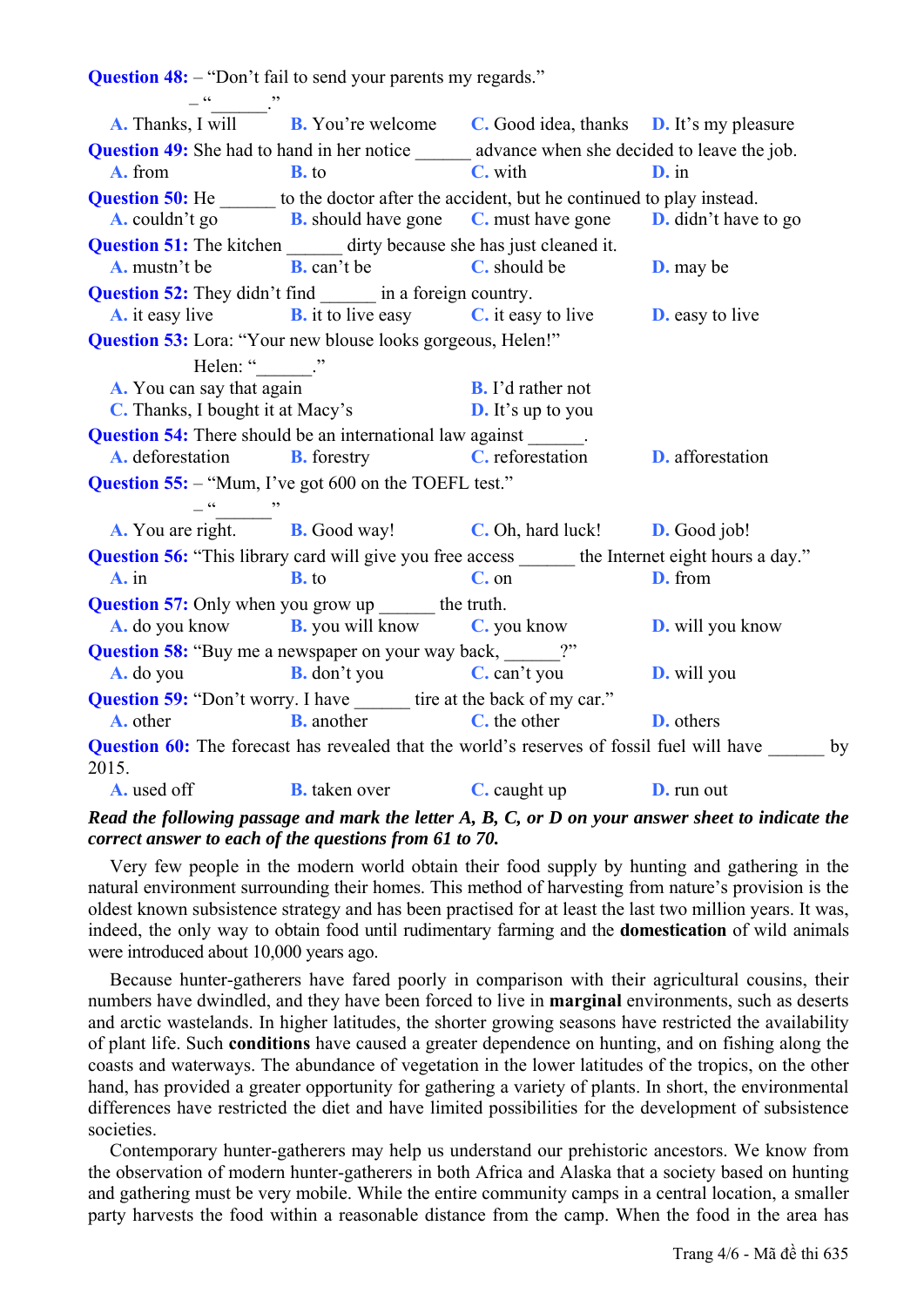become exhausted, the community moves on to exploit another site. We also notice seasonal migration patterns evolving for most hunter-gatherers, along with a strict division of labor between the sexes. These patterns of behavior may be similar to those practised by mankind during the Paleolithic Period.

**Question 61:** The word "**domestication**" in the first paragraph mostly means

**A.** adapting animals to suit a new working environment

- **B.** making wild animals used to living with and working for humans
- **C.** teaching animals to do a particular job or activity in the home
- **D.** hatching and raising new species of wild animals in the home

**Question 62:** According to the passage, subsistence societies depend mainly on

- **A.** nature's provision **B.** hunter-gatherers' tools
- **C.** agricultural products **D.** farming methods

**Question 63:** The word "**marginal**" in the second paragraph is closest in meaning to "

**A.** suburban **B.** abandoned **C.** disadvantaged **D.** forgotten

**Question 64:** In the lower latitudes of the tropics, hunter-gatherers

**A.** have better food gathering from nature **B.** can free themselves from hunting

**C.** live along the coasts and waterways for fishing **D.** harvest shorter seasonal crops

**Question 65:** According to the passage, studies of contemporary subsistence societies can provide a

**A.** further understanding of modern subsistence societies

**B.** deeper insight into the dry-land farming

 $\mathcal{L}_\mathrm{max}$ 

- **C.** broader vision of prehistoric natural environments
- **D.** further understanding of prehistoric times

**Question 66:** The word "**conditions**" in the second paragraph refers to \_\_\_\_\_\_.

**A.** the environments where it is not favorable for vegetation to grow

- **B.** the situations in which hunter-gatherers can grow some crops
- **C.** the situations in which hunter-gatherers hardly find anything to eat

**D.** the places where plenty of animals and fish can be found

**Question 67:** A typical feature of both modern and prehistoric hunter-gatherers is that

- **A.** they don't have a strong sense of community
- **B.** they don't have a healthy and balanced diet
- **C.** they often change their living places
- **D.** they live in the forests for all their life

**Question 68:** According to the passage, which of the following is NOT mentioned?

**A.** The environmental differences produce no effect on subsistence societies.

- **B.** Hunting or fishing develops where there are no or short growing seasons.
- **C.** The number of hunter-gatherers decreases where farming is convenient.

**D.** Harvesting from the natural environment had existed long before farming was taken up.

**Question 69:** According to the author, most contemporary and prehistoric hunter-gatherers share

| <b>A.</b> some patterns of behavior      | <b>B.</b> some restricted daily rules    |
|------------------------------------------|------------------------------------------|
| <b>C</b> . only the way of duty division | <b>D.</b> some methods of production     |
|                                          | $\sim$ 1 $\sim$ $\sim$ 1 $\sim$ $\sim$ 1 |

#### **Question 70:** Which of the following would serve as the best title of the passage?

- **A.** Evolution of Humans' Farming Methods **B.** A Brief History of Subsistence Farming
	-
- **C.** Hunter-gatherers: Always on the Move **D.** Hunter-gatherers and Subsistence Societies
- -

### *Read the following passage and mark the letter A, B, C, or D on your answer sheet to indicate the correct answer to each of the questions from 71 to 80.*

Probably the most famous film commenting on the twentieth-century technology is *Modern Times,* made in 1936. Charlie Chaplin was motivated to make the film by a reporter who, while interviewing him, happened to describe the working conditions in industrial Detroit. Chaplin was told that healthy